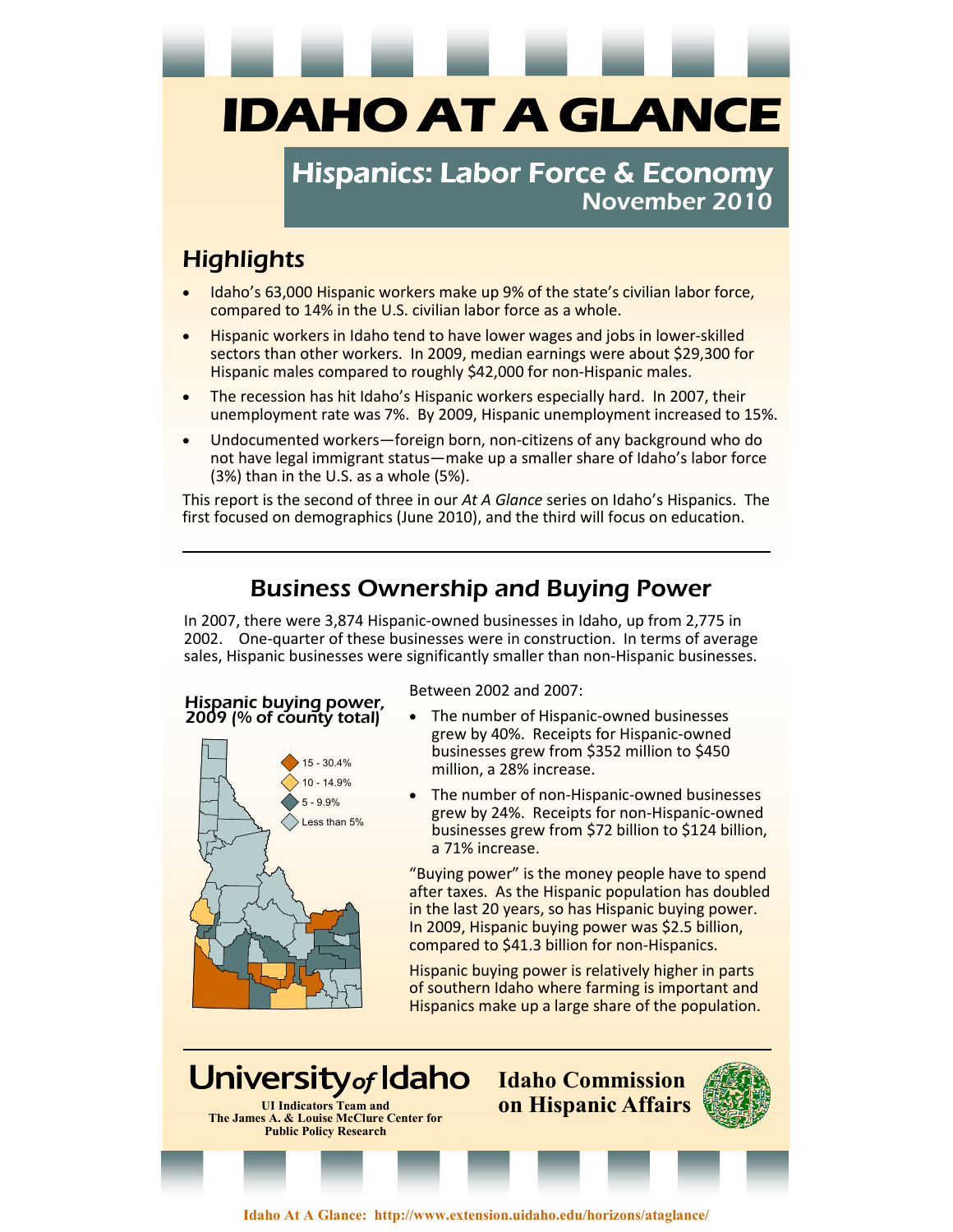## Hispanics in Idaho's Labor Force

Hispanics are more likely than other Idahoans to be in the labor force—employed or available for work. This largely reflects the age distribution of the population. As a group, Hispanics are younger and less likely to be retired than non-Hispanics.

#### Industry make-up of the Hispanic labor force

Many industries—or types of businesses—hire Hispanics. In 2009, four industries each employed more than 10% of Idaho's 63,000 Hispanic workers: 1) manufacturing; 2) education, health, social assistance; 3) agriculture, forestry, fishing, hunting, mining; and 4) arts, entertainment, recreation, accommodation, food services.

Agricultural businesses employed 13% of Idaho's Hispanic workers and only 4% of non-Hispanics. The state's Hispanic workers were also more likely than non-Hispanics to work in manufacturing, specifically, in food processing.

Construction businesses employed roughly the same share of Idaho's Hispanic and non-Hispanic workers.

#### Occupational make-up of the Hispanic labor force

Idaho's Hispanics hold a variety of occupations—or types of jobs—but a quarter of Hispanic workers are employed in lower-wage service occupations. About 11% of the state's Hispanics work in agricultural jobs, compared to only 1% of non-Hispanics. Nationwide, only 2% of Hispanics work in agricultural jobs.

These low-wage occupations reflect educational levels among Hispanics, which tend to be lower than those among other Idahoans. In 2009, just over half of Hispanic adults aged 25 years or older had a high school diploma, and only 7% had a college degree. In contrast, 92% of non-Hispanic adults had a high school diploma and 25% had a college degree. Hispanics are about half as likely as non-Hispanics to be enrolled in college.

This education gap has important policy implications. If the gap persists and Idaho's Hispanic population continues to grow, total earnings in the state could decline. Reducing the gap by providing educational opportunities for Hispanic children and workforce skills for Hispanic adults has the potential to prevent the decline.

|                                                                 | <b>Idaho</b>              |                         | U.S.                    |                  |  |
|-----------------------------------------------------------------|---------------------------|-------------------------|-------------------------|------------------|--|
| Labor force structure, 2009                                     | Hispanic                  | Non-<br><b>Hispanic</b> | Hispanic                | Non-<br>Hispanic |  |
|                                                                 | <b>Number (thousands)</b> |                         |                         |                  |  |
| Employed workers age 16+                                        | 63                        | 623                     | 20,055                  | 120,547          |  |
| <b>Percent of employed workers</b>                              |                           |                         |                         |                  |  |
| <b>ALL INDUSTRIES</b>                                           | 100                       | 100                     | 100                     | 100              |  |
| Manufacturing                                                   | 17                        | 9                       | 11                      | 10               |  |
| <b>Education, health, social assistance</b>                     | 14                        | 23                      | 16                      | 24               |  |
| Agriculture, forestry, fishing,<br>hunting, mining              | 13                        | 4                       | $\overline{\mathbf{3}}$ | $\overline{2}$   |  |
| Arts, entertainment, recreation,<br>accommodation, food service | 13                        | 9                       | 13                      | 9                |  |
| <b>Retail trade</b>                                             | 9                         | 12                      | 11                      | 12               |  |
| <b>Construction</b>                                             | 9                         | 8                       | 11                      | 6                |  |
| All other sectors                                               | 26                        | 35                      | 34                      | 38               |  |
| <b>ALL OCCUPATIONS</b>                                          | 100                       | 100                     | 100                     | 100              |  |
| <b>Service</b>                                                  | 24                        | 18                      | 26                      | 16               |  |
| Production, transportation                                      | 19                        | 11                      | 17                      | 11               |  |
| Management, professional                                        | 18                        | 34                      | 19                      | 39               |  |
| Sales, administrative                                           | 17                        | 26                      | 22                      | 26               |  |
| Farming, fishing, forestry                                      | 11                        | $\mathbf{1}$            | $\overline{2}$          | $\bf{0}$         |  |
| <b>Construction, maintenance</b>                                | 11                        | 10                      | 14                      | 8                |  |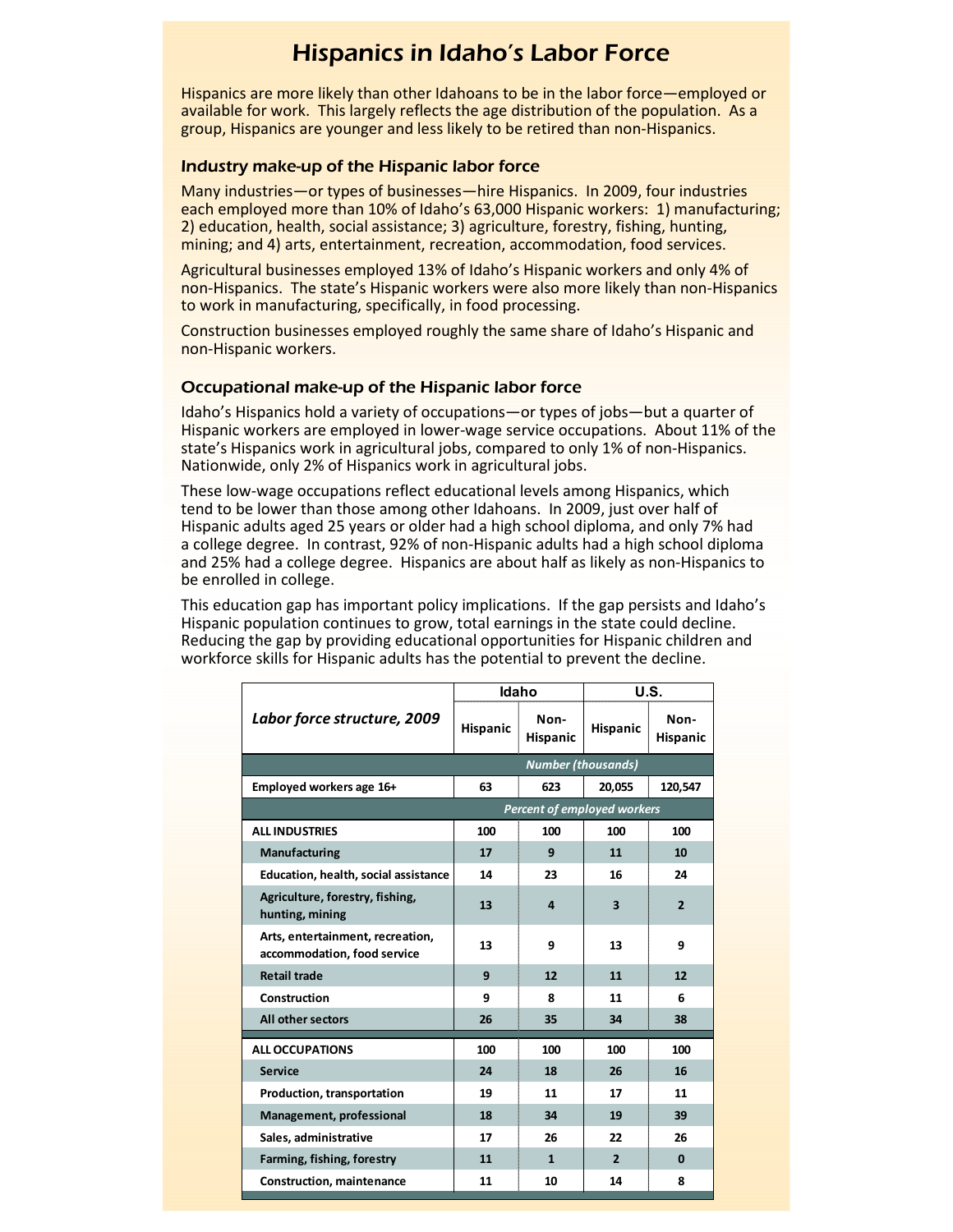## Hispanics have been hit hard by the latest recession

Historically, Hispanic unemployment rates in Idaho have been higher than those among non-Hispanics. And while the recent recession has been difficult for many Idahoans, Hispanics have seen a greater spike in unemployment than have non-Hispanics. Between 2007 and 2009, Hispanic unemployment rates in Idaho climbed from 7% to 15%, compared to an increase from 5% to 9% for non-Hispanics. Nationally, the Hispanic unemployment rate grew from 7% in 2007 to 12% in 2009.

Since the recession began, Hispanic employment fell the most in construction; transportation, warehousing and utilities; and agriculture. Some industries gained Hispanic workers: education, health care and social assistance; and wholesale trade.



Because they are more likely to work in lower-wage industries and occupations, Hispanics earn less on an annual basis than non-Hispanics. In 2009, median



earnings for full-time, year-round workers were about \$29,300 for Hispanic males and \$22,500 for Hispanic females compared to roughly \$42,000 for non-Hispanic males and \$29,900 for non-Hispanic females.

### Unauthorized workers and migrant workers

"Unauthorized" workers are those who are foreign-born, non-citizens without legal immigrant status. Estimates of unauthorized workers do not differentiate between Hispanic and non-Hispanic workers. The Pew Hispanic Center estimates that Idaho was home to 20,000 unauthorized workers in 2009—about 3% of the state's total labor force. In comparison, the U.S. had an estimated 7.8 million unauthorized workers who made up 5% of the national labor force.

Another group of workers are migrant and seasonal farm workers—those whose principle employment is in agriculture on a seasonal basis.\* In 2006 in Idaho, there were an estimated 27,920 migrant and seasonal workers, and almost 52,000 people lived in migrant and seasonal households. These estimates also do not differentiate between Hispanics and non-Hispanics.

#### Migrant and seasonal farm workers, 2006



Counties with the largest numbers of migrant and seasonal farm workers included Canyon (5,160), Bingham (2,790) and Twin Falls (2,399).

At the national level:

- 75% of migrant and seasonal farm workers were born in Mexico.
- 79% were employed by growers and packing firms.
- Only half of migrant and seasonal farm workers had completed more than a 6th grade education.
- Average family income was \$15,000 to \$17,500.
- 8% had employer-provided health insurance.

\* Includes those who work in field and orchard agriculture, food processing, and horticultural specialties, but not those who work with livestock.